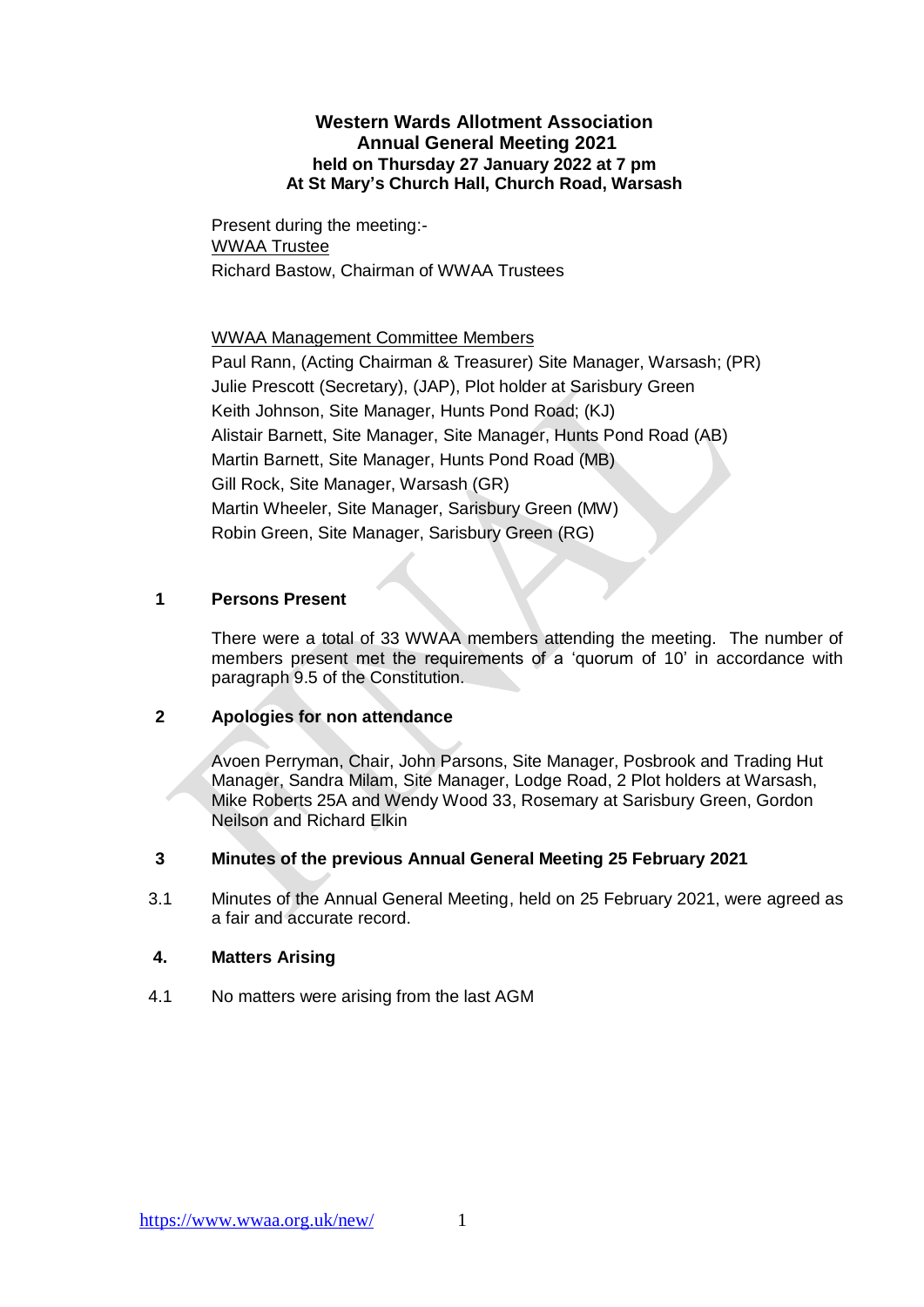# **5 Chairman's' Reports**

### 5.1 Report of the Chairman of WWAA Trustees for 2021 – Richard Bastow

It certainly has been a very different past year and my thanks and those of the other Trustees go to the hard working members of the committee for keeping things going.

Meetings have taken place remotely and kept the business running, thank you to all of the WWAA for doing a great job.

It is the first face to face meeting for 2 years and thanked everyone for attending.

AP is fine, he could not attend due to having COVID and explained that AP has to stand down as Chair as he has moved out of the area and he cannot continue as Chair as the rules don't allow it.

This means that we are now looking for a new Chair and that in the Interim RB will take on the role, but as a Trustee RB does need to be independent.

# 5.2 Report of the WWAA Management Committee Chairman for 2021 – Avoen Perryman (Read by Paul Rann, Acting Chairman for the AGM)

PR read the AP's report, See Appendix 1.

The key highlights that PR read are:

Despite the challenges and hardships that covid-19 has presented us with, I have been heartened time and again since March 2020 to see so many of our tenants benefitting from the joys of allotmenteering at a time when we needed it most. PR said it was great that we could continue during lock down.

I did take on this role with the intention of achieving several key objectives, all of which I am pleased to say are either achieved or very near completion.

You will be glad to hear that we have prepared and written an application to the Charity Commission for the WWAA to secure CIO status. This required various governance updates including a new constitution, the introduction of a Disciplinary & Complaints Policy, and many other small tasks and checks which are now almost ready for submission.

The application is only half the battle however, and due to the timing of my standing down, I am handing over the submission of our application to Robin Green who will no doubt notify you all once we have received confirmation from the charity commission. This phase of the application should take around 6 months to complete, so please bear with us, but rest assured that significant progress has been made and with all going well, our next AGM should be held as a fully registered CIO.

When I took on the role of Chairman, I also wanted to help the Association to secure additional funding through community grants that would benefit our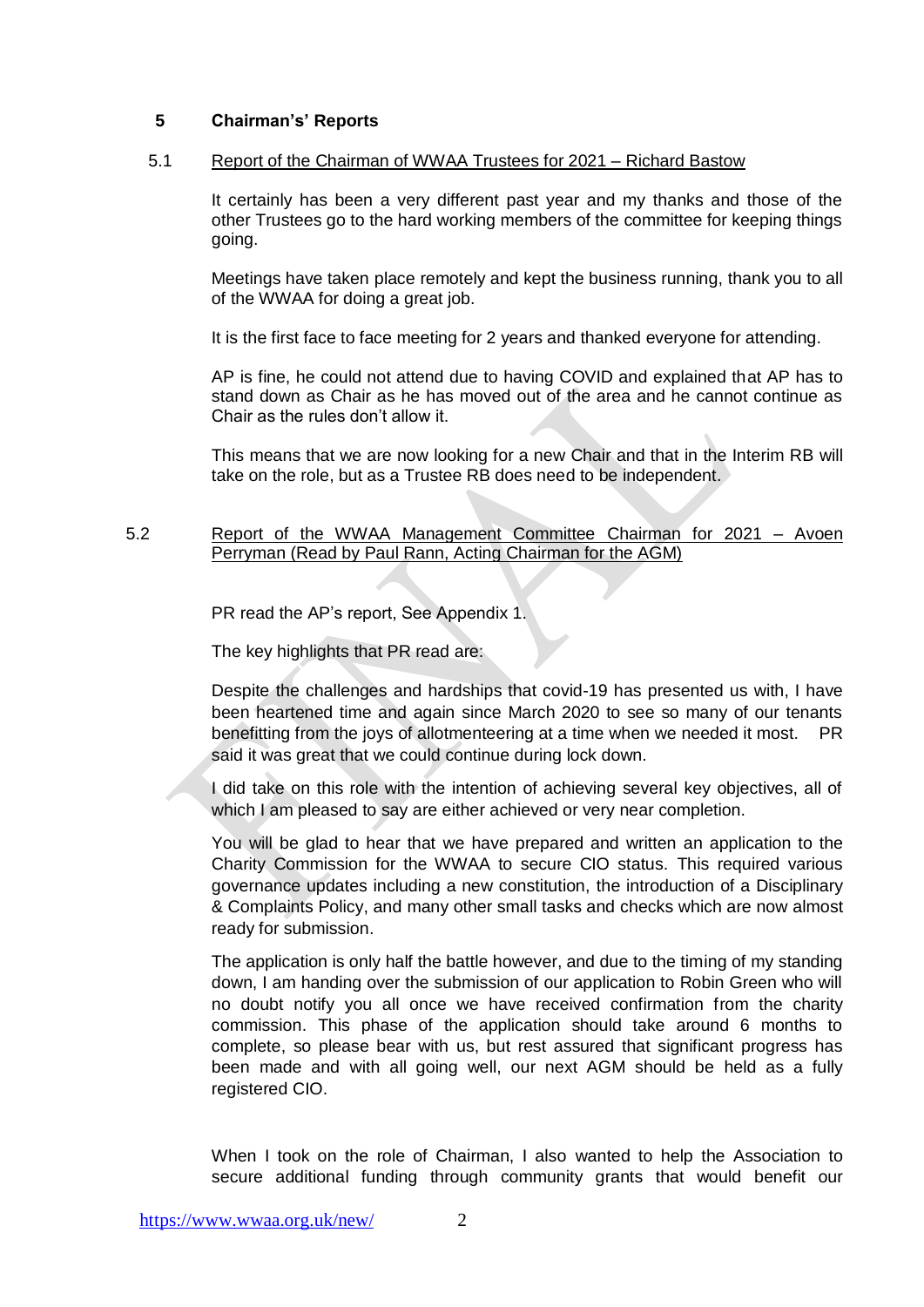members. I am pleased to say that we have managed to secure an additional £2,000 worth of funds for the Association over the last 11 months, which has gone towards the long-awaited installation of fencing at Lodge road, and the soon-to-be arriving toilet at Sarisbury Green.

Though I am leaving the role of Chairman behind, I am always happy to offer advice and guidance to the Association when it comes to grant funding, so I hope to remain in contact in this respect as time goes on.

With a tremendous amount of thanks to our team of 9 site managers – Paul, Gill, Robin, Martin, John, Sandra, Keith, Martin and Alastair – all 5 of our sites have undergone some well-needed maintenance and repairs over the last 11 months.

With new fencing installed, additional woodchip & manure bays erected, and significant drainage upgrades taken place, these are just a few of the many projects undertaken by our dedicated team of voluntary managers, without whom, the sites would simply not function.

I would also like to thank our volunteers at the trading hut – Norman and John – for keeping the site well-stocked, open for business, and generating funds to help keep the Association ticking over. And I would also like to thank Norman and Stewart for maintaining the mowers and other items of equipment across the sites, without which our grass would be very high!

I'd also like to say thank you to Julie and Paul for all your help and support over the last year, I really do appreciate it and will miss working alongside you both.

There were no questions for PR.

6.Treasurer's Report – Paul Rann

PR read his report, See Appendix 2.

The accounts for year ending 30th September 2021 have been prepared, independently inspected and are presented to the members for approval.

At a summary level the Association generated a small trading deficit of £468.76 for the year, which after adjustments which I will explain in a moment we did end up with an overall surplus of £1,057.92.

The net assets of the Association at the financial year end are now just over £50,000, with 80% of these assets held in cash, so we have a good liquidity position.

The allocation of costs and income in the accounts has been changed this year. Previously we were operating a system of allocating some but not all income and costs relating to the Posbrook site against the Trading Account which also covers the Shop account. These costs and income were then subject to a system of deferral and accrual to take into account the rent collection and rent payment for Posbrook is half way through our financial year.

In agreement with the management committee, we have streamlined this so all Posbrook Income and costs are shown in the Trading Account and we have also removed the system of deferrals and accruals. This has led to a positive balancing item in the balance sheet as we have an undeclared surplus from previous years.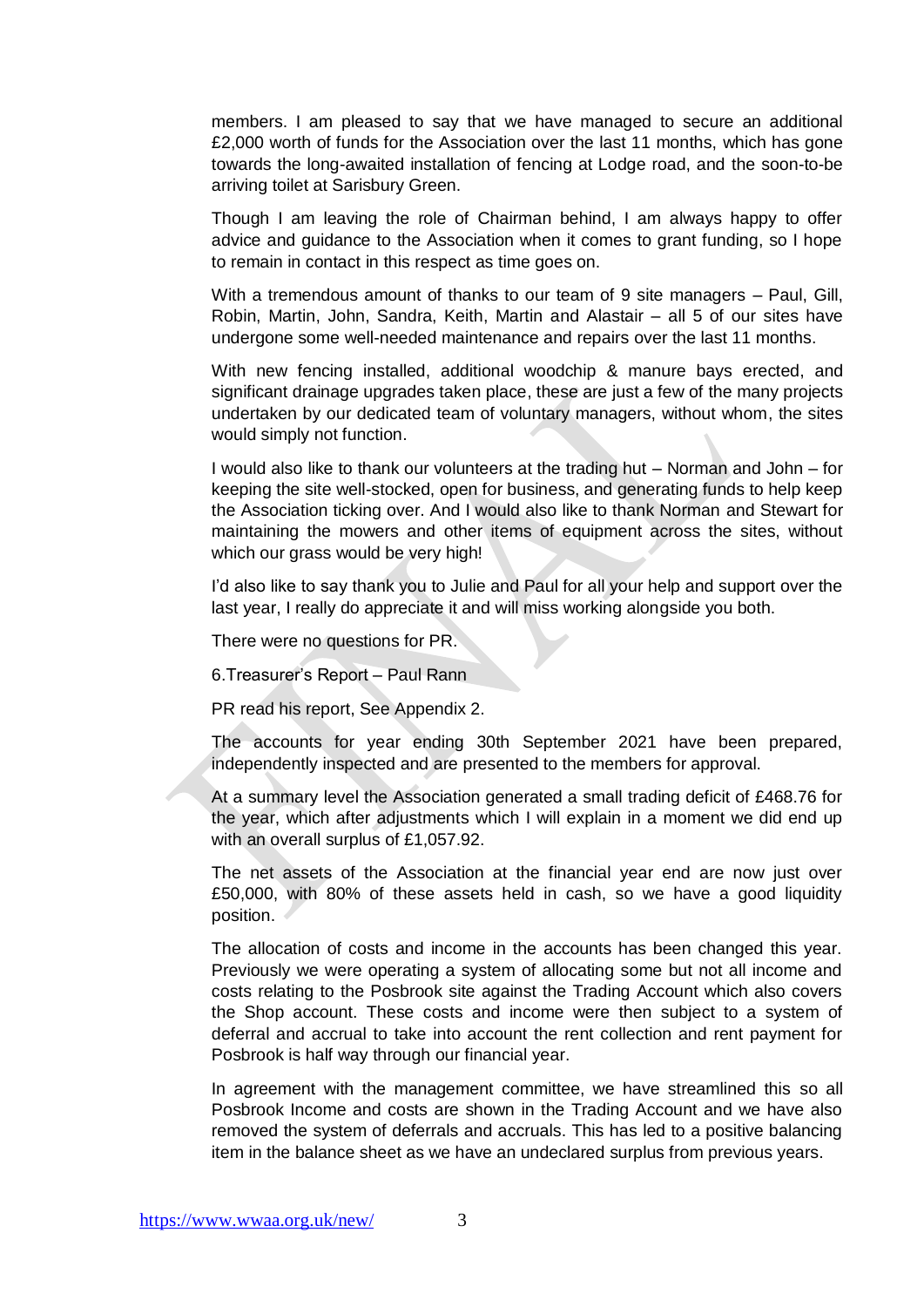Income from plot holders rent and membership fees across the sites excluding Posbrook marginally decreased by £222 in the year, although we had a small increase in membership fees.

Our costs significantly increased last year as we invested in our sites and also completed the remedial work on the water systems required by Southern Water.

The water upgrade work has been completed and signed off by Southern Water and we had costs of £4,374.18 in the year for this work. These costs all relate to materials and on behalf of the Association I would like to thank all our members who contributed their time and skills to completing the actual upgrade.

The charge was led by Keith Johnson at HPR with the support across the sites from the site managers with support from other members such as Gordon Neilson, Richard Elkin and Phil Lever, to name but three.

A huge thank you to all involved. Our other big capital spend project of the year was for new fencing at Lodge Road. This was needed to improve the security on the site and costs came in at around £4,600. We did receive a grant from Councillor Sean Woodward of £1,000 towards this which was and is much appreciated.

Outside of this all sites had an ongoing programme of maintenance and upgrades and in most cases, these are completed with time provided by plot holders and this helps us to manage our costs and keep the sites to a good standard.

Avoen, in the Chairman's update has thanked all plot holders who have contributed their time to helping out with the maintenance and improvements on our sites and I echo this, it does make a difference to us financially.

Within this my thanks to all the site managers for their help in managing our expenditure and also delivering and collecting the annual rents each year.

There were no questions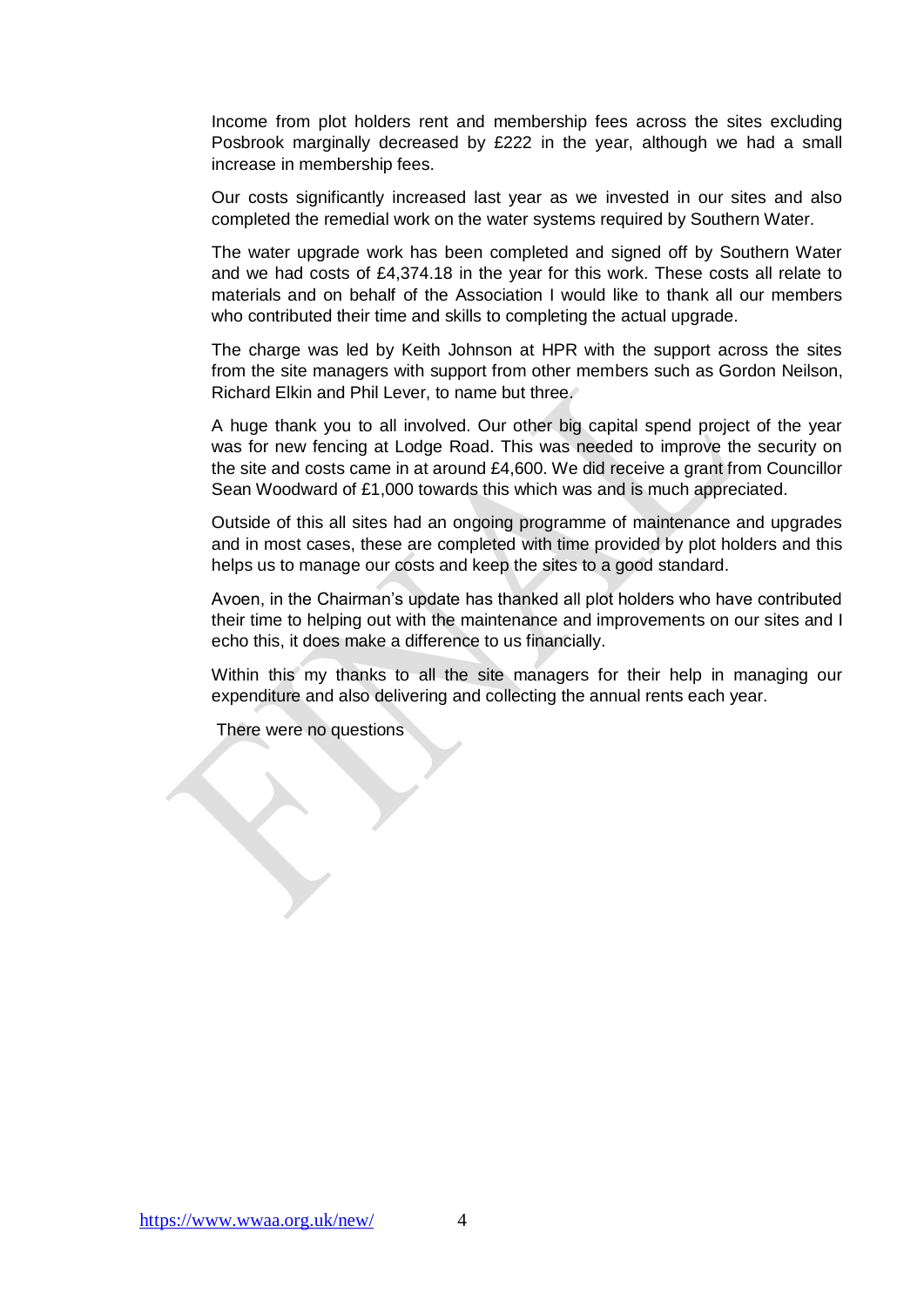# **7 Honoraria**

- 7.1 The Chair of Trusteees RB Chaired this part of the meeting at 7.30 pm, the Committee left the meeting to discuss payments with the attendees. Following discussions the Committee were invited back to the meeting at 7.45 pm
- 7.2 The current level of honoraria for 2020/2021 was agreed as £320 to all Committee members

# **8 Election of Officers**

8.3 With the exception of the Chair, All committee members stood for re-election, no new names had been put forward. The decision was proposed by Trevor Jones from Hunts Pond Road and Seconded by Clive Prescott from Sarisbury Green no one was against.

### **9. Proposed Amendment to Tenancy Agreement**

Alistair Burnett from HPR put forward the proposal**:**

Tenancy Agreement Amendment: Page 11 Section 11 para 11.1 to amend from: "11.1 All dogs brought onto the allotments or any part of the site are to be kept on a short lead or otherwise restrained at all times"

AB said he has been on HPR for 32 years and he thinks its unfair to keep a dog on a lead as per what is detailed in the constitution.

AB proposed to change the Agreement to:

"11.1 All dogs brought onto the allotments or any part of the site are to be kept under control at all times"

RG put himself forward in support, based on the years he has been a Site Manger that he has had 1 occasion to speak to a Tenant about their dog being left off a lead. RG said he felt the current rules are too rigid and should be at the discretion of the Site Manager.

Discussions took place on Public Liability Insurance in case a Dog escaped, where would the committee stand if a dog gets out?

The definition of control was given by AB as 'if a dog is not running around the allotment, its under control'. After several more discussions the decision was made to change 11.1 as follows:

*11.1 All dogs brought onto the allotments or any part of the site are to be kept on under control by the owner, at all times by keeping them on your own plot and your own grass area.*